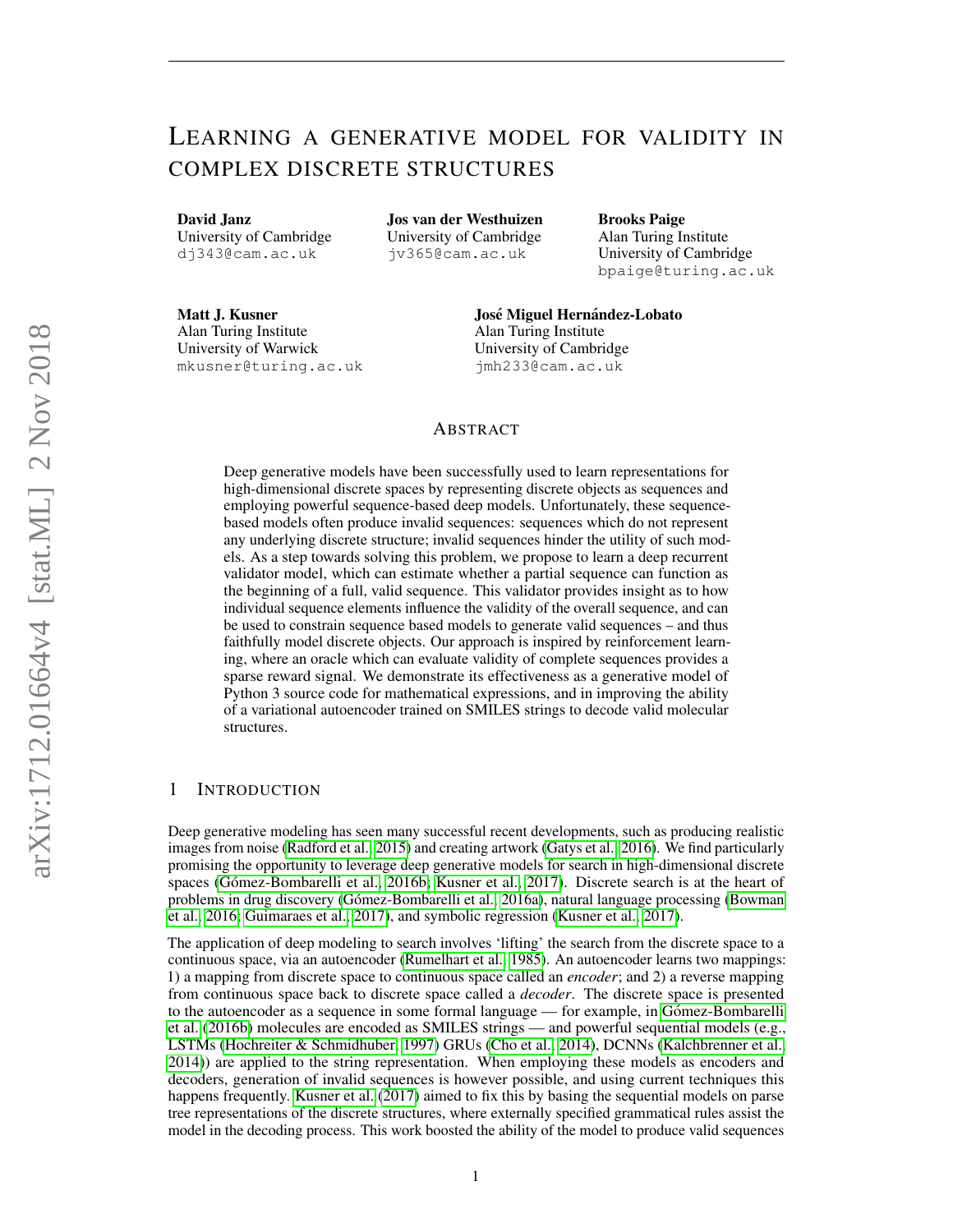<span id="page-1-1"></span>

Figure 1: The recurrent model used to approximate the Q-function. A hypothetical logistic function activation is shown for each character in  $\mathcal{C}$ . Here the set of characters is the SMILES alphabet and we use the first 3 characters of the molecule in figure [3](#page-7-0) as the input example. The initial character is predicted from the first hidden state, and the LSTM continues until the end of the sequence.

during decoding, but its performance achieved by this method leaves scope for improvement, and the method requires hand-crafted grammatical rules for each application domain.

In this paper, we propose a generative approach to modeling validity that can learn the validity constraints of a given discrete space. We show how concepts from reinforcement learning may be used to define a suitable generative model and how this model can be approximated using sequencebased deep learning techniques. To assist in training this generative model we propose two data augmentation techniques. Where no labeled data set of valid and invalid sequences is available, we propose a novel approach to active learning for sequential tasks inspired by classic mutualinformation-based approaches [\(Houlsby et al., 2011;](#page-9-9) [Hernandez-Lobato et al., 2014\)](#page-9-10). In the context ´ of molecules, where data sets containing valid molecule examples do exist, we propose an effective data augmentation process based on applying minimal perturbations to known-valid sequences. These two techniques allow us to rapidly learn sequence validity models that can be used as a) generative models, which we demonstrate in the context of Python 3 mathematical expressions and b) a grammar model for character-based sequences, that can drastically improve the ability of deep models to decode valid discrete structures from continuous representations. We demonstrate the latter in the context of molecules represented as SMILES strings.

## 2 A MODEL FOR SEQUENCE VALIDITY

To formalise the problem we denote the set of discrete sequences of length T by  $\mathcal{X} = \{(x_1, \ldots, x_T) :$  $x_t \in C$ } using an alphabet  $C = \{1, \ldots, C\}$  of size C. Individual sequences in X are denoted  $x_{1:T}$ . We assume the availability of a *validator*  $v: \mathcal{X} \to \{0, 1\}$ , an oracle which can tell us whether a given sequence is valid. It is important to note that such a validator gives very sparse feedback: it can only be evaluated on a *complete* sequence. Examples of such validators are compilers for programming languages (which can identify syntax and type errors) and chemo-informatics software for parsing SMILES strings (which identify violations of valence constraints). Running the standard validity checker  $v(x_{1:T})$  on a partial sequence or subsequence (e.g., the first  $t < T$  characters of a computer program) does not in general provide any indication as to whether the complete sequence of length  $T$ is valid.

We aim to obtain a generative model for the sequence set  $\mathcal{X}_+ = \{x_{1:T} \in \mathcal{X} : v(x_{1:T}) = 1\}$ , the subset of valid sequences in  $\mathcal{X}$ . To achieve this, we would ideally like to be able to query a more-informative function  $\tilde{v}(x_{1:t})$  which operates on prefixes  $x_{1:t}$  of a hypothetical longer sequence  $x_{1:T}$  and outputs

<span id="page-1-0"></span>
$$
\tilde{v}(x_{1:t}) = \begin{cases}\n1 & \text{if there exists a suffix } x_{t+1:T} \text{ such that } v([x_{1:t}, x_{t+1:T}]) = 1, \\
0 & \text{otherwise}\n\end{cases}
$$
\n(1)

where  $[x_{1:t}, x_{t+1:T}]$  concatenates a prefix and a suffix to form a complete sequence. The function  $\tilde{v}(x_{1:t})$  can be used to determine whether a given prefix can ever successfully yield a valid outcome.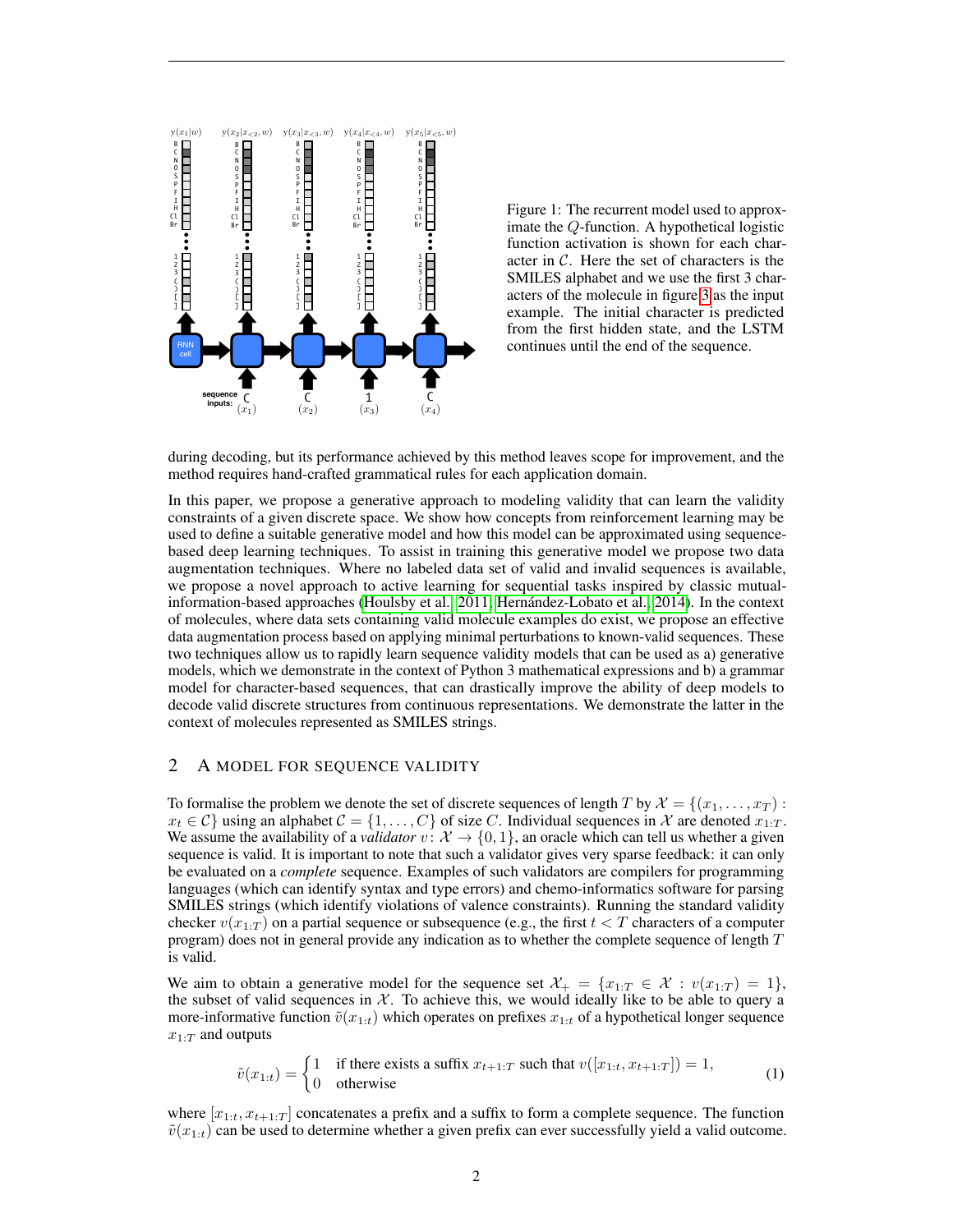Note that we are indifferent to *how many* suffixes yield valid sequences. With access to  $\tilde{v}(x_{1:t})$ , we could create a generative model for  $\mathcal{X}_+$  which constructs sequences from left to right, a single character at a time, using  $\tilde{v}(x_{1:t})$  to provide early feedback as to which of the next character choices will surely not lead to a "dead end" from which no valid sequence can be produced.

We frame the problem of modeling  $\mathcal{X}_+$  as a Markov decision process [\(Sutton & Barto, 1998\)](#page-10-0) for which we train a reinforcement learning agent to select characters sequentially in a manner that avoids producing invalid sequences. At time  $t = 1, \ldots, T$ , the agent is in state  $x_{\leq t} = x_{1:t-1}$  and can take actions  $x_t \in \mathcal{C}$ . At the end of an episode, following action  $x_T$ , the agent receives a reward of  $v(x_{1:T})$ . Since in practice we are only able to evaluate  $v(x_{1:T})$  in a meaningful way on complete sequences, the agent does not receive any reward at any of the intermediate steps  $t < T$ . The optimal  $Q$ -function  $Q^*(s, a)$  [\(Watkins, 1989\)](#page-10-1), a function of a state s and an action a, represents the expected reward of an agent following an optimal policy which takes action  $a$  at state  $s$ . This optimal  $Q$ -function assigns value 1 to actions  $a = x_t$  in state  $s = x_{< t}$  for which there exists a suffix  $x_{t+1:T}$  such that  $[x_{1:t}, x_{t+1:T}] \in \mathcal{X}_+$ , and value 0 to all other state/action pairs. This behaviour exactly matches the desired prefix validator in [\(1\)](#page-1-0), that is,  $Q^*(x_{< t}, x_t) = \tilde{v}(x_{1:t})$ , and so for the reinforcement learning environment as specified, learning  $\tilde{v}(x_{1:t})$  corresponds to learning the Q-function.

Having access to  $Q^*$  would allow us to obtain a generative model for  $\mathcal{X}_+$ . In particular, an agent following any optimal policy  $\pi^*(x_{< t}) = \operatorname{argmax}_{x_t \in \mathcal{C}} Q^*(x_{< t}, x_t)$  will always generate valid sequences. If we sample uniformly at random across all optimal actions at each time  $t = 1, \ldots, T$ , we obtain the joint distribution given by

<span id="page-2-0"></span>
$$
p(x_{1:T}) = \prod_{t=1}^{T} \frac{Q^{\star}(x_{< t}, x_t)}{Z(x_{< t})},
$$
\n(2)

where  $Z(x_{< t}) = \sum_{x_t} Q^*(x_{< t}, x_t)$  are the per-timestep normalisation constants. This distribution allows us to sample sequences  $x_{1:T}$  in a straightforward manner by sequentially selecting characters  $x_t \in \mathcal{C}$  given the previously selected ones in  $x_{\leq t}$ .

In this work we focus on learning an approximation to [\(2\)](#page-2-0). For this, we use recurrent neural networks, which have recently shown remarkable empirical success in the modeling of sequential data, e.g., in natural language processing applications [\(Sutskever et al., 2014\)](#page-10-2). We approximate the optimal Qfunction with a long-short term memory (LSTM) model [\(Hochreiter & Schmidhuber, 1997\)](#page-9-7) that has one output unit per character in  $C$ , with each output unit using a logistic activation function (see figure [1\)](#page-1-1), such that the output is in the closed interval [0, 1]. We denote by  $y(x_t|x_{<}; w)$  the value at time t of the LSTM output unit corresponding to character  $x_t$  when the network weights are w the input is the sequence  $x_{\leq t}$ . We interpret the neural network output  $y(x_t|x_{\leq t}, w)$  as  $p(Q^*(x_{\leq t}, x_t) = 1)$ , that is, as the probability that action  $x_t$  can yield a valid sequence given that the current state is  $x_{\leq t}$ .

Within our framing a sequence  $x_{1:T}$  will be valid according to our model if every action during the sequence generation process is permissible, that is, if  $Q^*(x \lt t, x_t) = 1$  for  $t = 1, \ldots, T$ . Similarly, we consider that the sequence  $x_{1:T}$  will be invalid if at least one action during the sequence generation process is not valid<sup>[1](#page-2-1)</sup>, that is, if  $Q^*(x_{\leq t}, x_t) = 0$  at least once for  $t = 1, \ldots, T$ . This specifies the following log-likelihood function given a training set  $\mathcal{D} = \{(x_{1:T}^n, y_n)\}_{n=1}^N$  of sequences  $x_{1:T}^n \in \mathcal{X}$ and corresponding labels  $y_n = v(x_{1:T})$ :

<span id="page-2-3"></span><span id="page-2-2"></span>
$$
\mathcal{L}(w|\mathcal{D}) = \sum_{n=1}^{N} \{y_n \log p(y_n = 1 | x_{1:T}^n, w) + (1 - y_n) \log p(y_n = 0 | x_{1:T}^n, w) \},\tag{3}
$$

where, following from the above characterisation of valid and invalid sequences, we define

$$
p(y_n = 1 | x_{1:T}^n, w) = \prod_{t=1}^T y(x_t | x_{< t}, w), \quad p(y_n = 0 | x_{1:T}^n, w) = 1 - \prod_{t=1}^T y(x_t | x_{< t}, w), \quad (4)
$$

according to our model's predictions. The log-likelihood [\(3\)](#page-2-2) can be optimised using backpropagation and stochastic gradient descent and, given sufficient model capacity, results in a maximiser  $\hat{w}$  such that  $y(x_t|x_{.$ 

<span id="page-2-1"></span><sup>&</sup>lt;sup>1</sup> Note that, once  $Q^*(x_{\leq t}, x_t)$  is zero, all the following values of  $Q^*(x_{\leq t}, x_t)$  in that sequence will be irrelevant to us. Therefore, we can safely assume that a sequence is invalid if  $Q^*(x \leq t, x_t)$  is zero at least once in the sequence.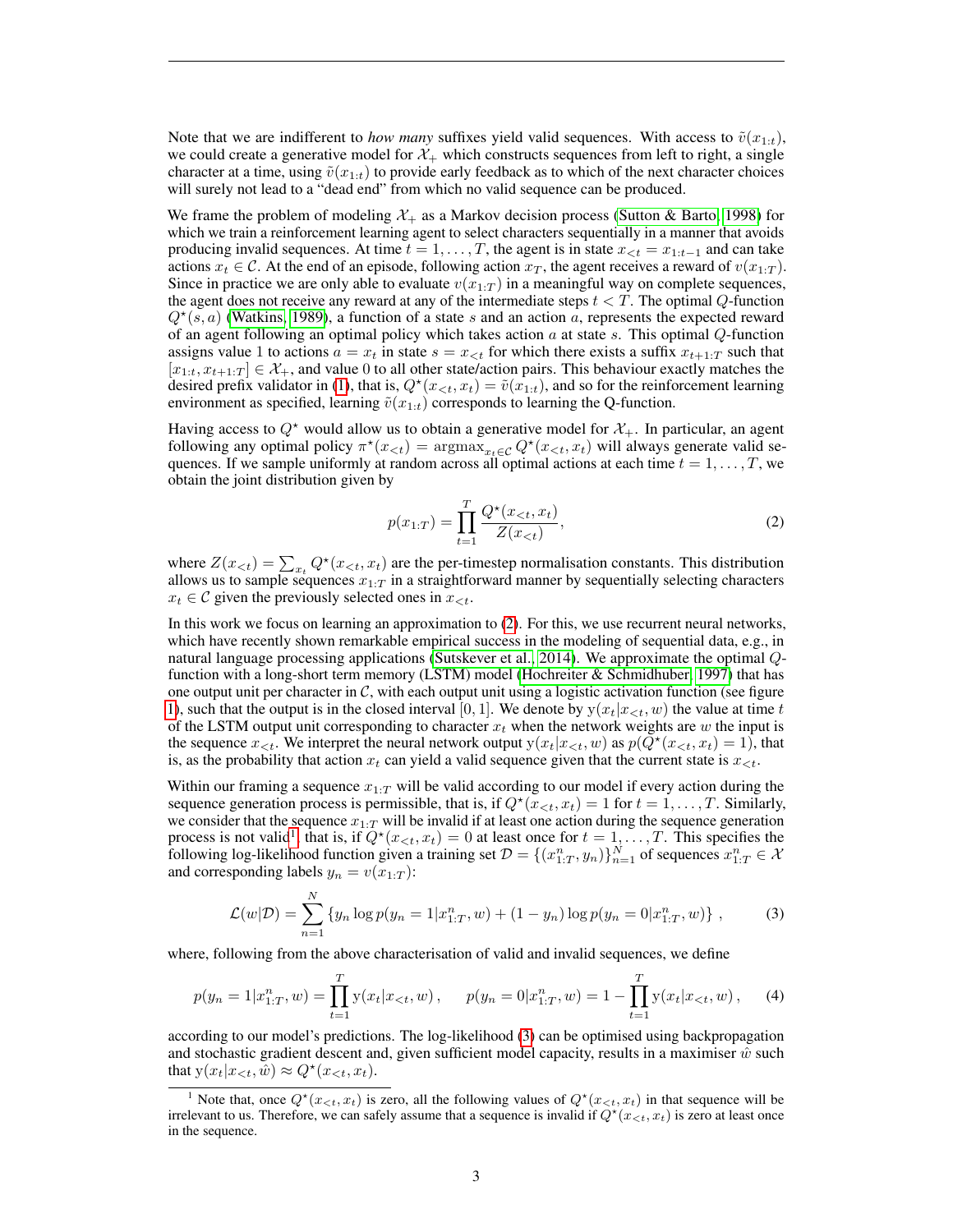Instead of directly maximising [\(3\)](#page-2-2), we can follow a Bayesian approach to obtain estimates of uncertainty in the predictions of our LSTM model. For this, we can introduce dropout layers which stochastically zero-out units in the input and hidden layers of the LSTM model according to a Bernoulli distribution [\(Gal & Ghahramani, 2016\)](#page-9-11). Under the assumption of a Gaussian prior  $p(w)$ over weights, the resulting stochastic process yields an implicit approximation  $q(w)$  to the posterior distribution  $p(w|\mathcal{D}) \propto \exp(\mathcal{L}(w|\mathcal{D}))p(w)$ . We do this to obtain uncertainty estimates, allowing us to perform efficient active learning, as described in section [3.1.](#page-3-0)

## 3 ONLINE GENERATION OF SYNTHETIC TRAINING DATA

One critical aspect of learning w as described above is how to generate the training set  $D$  in a sensible manner. A naïve approach could be to draw elements from  $X$  uniformly at random. However, in many cases,  $X$  contains only a tiny fraction of valid sequences and the uniform sampling approach produces extremely unbalanced sets which contain very little information about the structure of valid sequences. While rejection sampling can be used to increase the number of positive samples, the resulting additional cost makes such an alternative infeasible in most practical cases. The problem gets worse as the length of the sequences considered T increases since  $|\mathcal{X}|$  will always grow as  $|\mathcal{C}|^T$ , while  $|\mathcal{X}_+|$  will typically grow at a lower rate.

We employ two approaches for artificially constructing balanced sets that permit learning these models in far fewer samples than  $|\mathcal{C}|^T$ . In settings where we do not have a corpus of known valid sequences, Bayesian active learning can automatically construct the training set  $D$ . This method works by iteratively selecting sequences in  $\mathcal X$  that are maximally informative about the model parameters  $w$ given the data collected so far [\(MacKay, 1992\)](#page-9-12). When we do have a set of known valid sequences, we use these to seed a process for generating balanced sets by applying random perturbations to valid sequences.

#### <span id="page-3-0"></span>3.1 ACTIVE LEARNING

Let  $x_{1:T}$  denote an arbitrary sequence and let y be the unknown binary label indicating whether  $x_{1:T}$ is valid or not. Our model's predictive distribution for y, that is,  $p(y|x_{1:T}, w)$  is given by [\(4\)](#page-2-3). The amount of information on w that we expect to gain by labeling and adding  $x_{1:T}$  to  $D$  can be measured in terms of the expected reduction in the entropy of the posterior distribution  $p(w|\mathcal{D})$ . That is,

$$
\alpha(x_{1:T}) = \mathcal{H}[p(w|\mathcal{D})] - \mathbb{E}_{p(y|x_{1:T},w)}\mathcal{H}[p(w|\mathcal{D} \cup (x_{1:T}, y)],\tag{5}
$$

where  $H(\cdot)$  computes the entropy of a distribution. This formulation of the entropy-based active learning criterion is, however, difficult to approximate, because it requires us to condition on  $x_1 \cdot T$ effectively . To obtain a simpler expression we follow [Houlsby et al.](#page-9-9) [\(2011\)](#page-9-9) and note that  $\alpha(x_{1:T})$  is equal to the mutual information between y and w given  $x_{1:T}$  and D

$$
\alpha(x_{1:T}) = \mathbf{H}\{\mathbb{E}_{p(w|\mathcal{D})}[p(y|x_{1:T}, w)]\} - \mathbb{E}_{p(w|\mathcal{D})}\{\mathbf{H}[p(y|x_{1:T}, w)]\},\tag{6}
$$

which is easier to work with as the required entropy is now that of Bernoulli predictive distributions, an analytic quantity. Let  $\mathcal{B}(p)$  denote a Bernoulli distribution with probability p, and with probability mass  $p^z(1-p)^{1-z}$  for values  $z \in \{0,1\}$ . The entropy of  $\mathcal{B}(p)$  can be easily obtained as

<span id="page-3-3"></span><span id="page-3-2"></span><span id="page-3-1"></span>
$$
H[\mathcal{B}(p)] = -p \log p - (1 - p) \log(1 - p) \equiv g(p).
$$
 (7)

The expectation with respect to  $p(w|\mathcal{D})$  can be easily approximated by Monte Carlo. We could attempt to sequentially construct  $D$  by optimising [\(6\)](#page-3-1). However, this optimisation process would still be difficult, as it would require evaluating  $\alpha(x_{1:T})$  exhaustively on all the elements of X. To avoid this, we follow a greedy approach and construct our informative sequence in a sequential manner. In particular, at each time step  $t = 1, \ldots, T$ , we select  $x_t$  by optimising the mutual information between w and  $Q^*(x_{\leq t}, x_t)$ , where  $x_{\leq t}$  denotes here the prefix already selected at previous steps of the optimisation process. This mutual information quantity is denoted by  $\alpha(x_t|x_{<};t)$  and its expression is given by

$$
\alpha(x_t|x_{< t}) = \mathcal{H}\{\mathbb{E}_{p(w|\mathcal{D})}[\mathcal{B}(\mathbf{y}(x_t|x_{< t}, w))]\} - \mathbb{E}_{p(w|\mathcal{D})}\{\mathcal{H}[\mathcal{B}(\mathbf{y}(x_t|x_{< t}, w))]\}.
$$
 (8)

The generation of an informative sequence can then be performed efficiently by sequentially optimis-ing [\(8\)](#page-3-2), an operation that requires only  $|\mathcal{C}| \times T$  evaluations of  $\alpha(x_t|x_{\leq t})$ .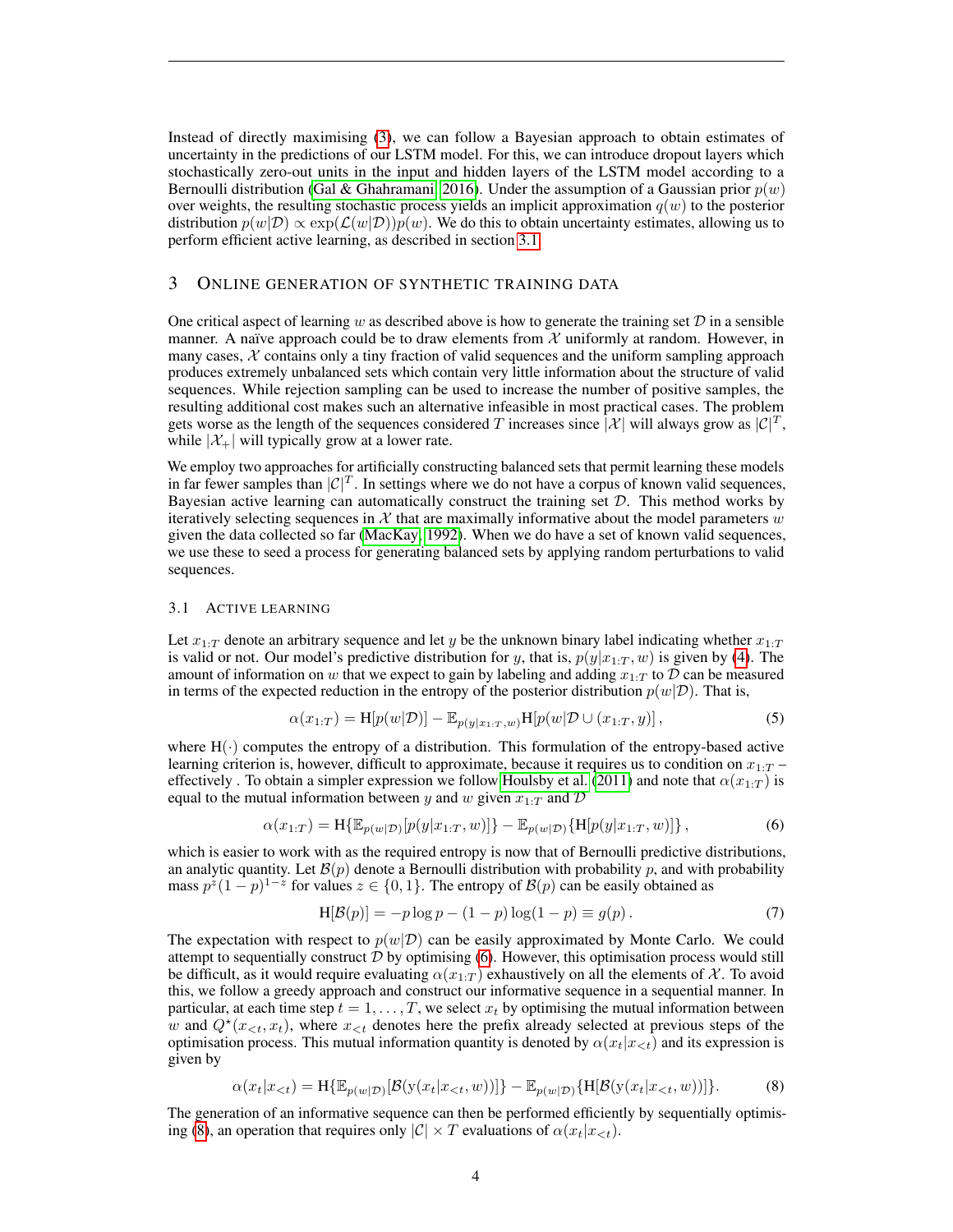To obtain an approximation to [\(8\)](#page-3-2), we first approximate the posterior distribution  $p(w|\mathcal{D})$  with  $q(w)$ and then estimate the expectations in [\(8\)](#page-3-2) by Monte Carlo using K samples drawn from  $q(w)$ . The resulting estimator is given by

$$
\hat{\alpha}(x_t \mid x_{
$$

where  $w_1, \ldots, w_K \sim q(w)$  and  $q(\cdot)$  is defined in [\(7\)](#page-3-3). The nonlinearity of  $q(\cdot)$  means that our Monte Carlo approximation is biased, but still consistent. We found that reasonable estimates can be obtained even for small K. In our experiments we use  $K = 16$ .

The iterative procedure just described is designed to produce a single informative sequence. In practice, we would like to generate a batch of informative and diverse sequences. The reason for this is that, when training neural networks, processing a batch of data is computationally more efficient than individually processing multiple data points. To construct a batch with  $L$  informative sequences, we propose to repeat the previous iterative procedure  $L$  times. To introduce diversity in the batch-generation process, we "soften" the greedy maximisation operation at each step by injecting a small amount of noise in the evaluation of the objective function [\(Finkel et al., 2006\)](#page-9-13). Besides introducing diversity, this can also lead to better overall solutions than those produced by the noiseless greedy approach [\(Cho, 2016\)](#page-8-2). We introduce noise into the greedy selection process by sampling from

$$
p(x_t|x_{< t}, \theta) = \frac{\exp\{\alpha(x_t|x_{< t})/\theta\}}{\sum_{x_t' \in \mathcal{C}} \exp\{\alpha(x_t'|x_{< t})/\theta\}}\tag{10}
$$

for each  $t = 1, \ldots, T$ , which is a Boltzmann distribution with sampling temperature  $\theta$ . By adjusting this temperature parameter, we can trade off the diversity of samples in the batch vs. their similarity.

#### <span id="page-4-1"></span>3.2 DATA AUGMENTATION

In some settings, such as the molecule domain we will consider later, we have databases of knownvalid examples (e.g. collections of known drug-like molecules), but rarely are sets of invalid examples available. Obtaining invalid sequences may seem trivial, as invalid samples may be obtained by sampling uniformly from  $X$ , however these are almost always so far from any valid sequence that they carry little information about the boundary of valid and invalid sequences. Using just a known data set also carries the danger of overfitting to the subset of  $\mathcal{X}_+$  covered by the data.

We address this by perturbing sequences from a database of valid sequences, such that approximately half of the thus generated sequences are invalid. These perturbed sequences  $x'_{1:T}$  are constructed by setting each  $x'_t$  to be a symbol selected independently from C with probability  $\gamma$ , while remaining the original  $x_t$  with probability  $1 - \gamma$ . In expectation this changes  $\gamma T$  entries in the sequence. We choose  $\gamma = 0.05$ , which results in synthetic data that is approximately 50% valid.

#### 4 EXPERIMENTS

We test the proposed validity checker in two environments. First, we look at fixed length Python 3 mathematical expressions, where we derive lower bounds for the support of our model and compare the performance of active learning with that achieved by a simple passive approach. Secondly, we look at molecular structures encoded into string representation, where we utilise existing molecule data sets together with our proposed data augmentation method to learn the rules governing molecule string validity. We test the efficacy of our validity checker on the downstream task of decoding valid molecules from a continuous latent representation given by a variational autoencoder. The code to reproduce these experiments is available online<sup>[2](#page-4-0)</sup>.

#### 4.1 MATHEMATICAL EXPRESSIONS

We illustrate the utility of the proposed validity model and sequential Bayesian active learning in the context of Python 3 mathematical expressions. Here,  $X$  consists of all length 25 sequences that can

<span id="page-4-0"></span><sup>2</sup>[https://github.com/DavidJanz/molecule\\_grammar\\_rnn](https://github.com/DavidJanz/molecule_grammar_rnn)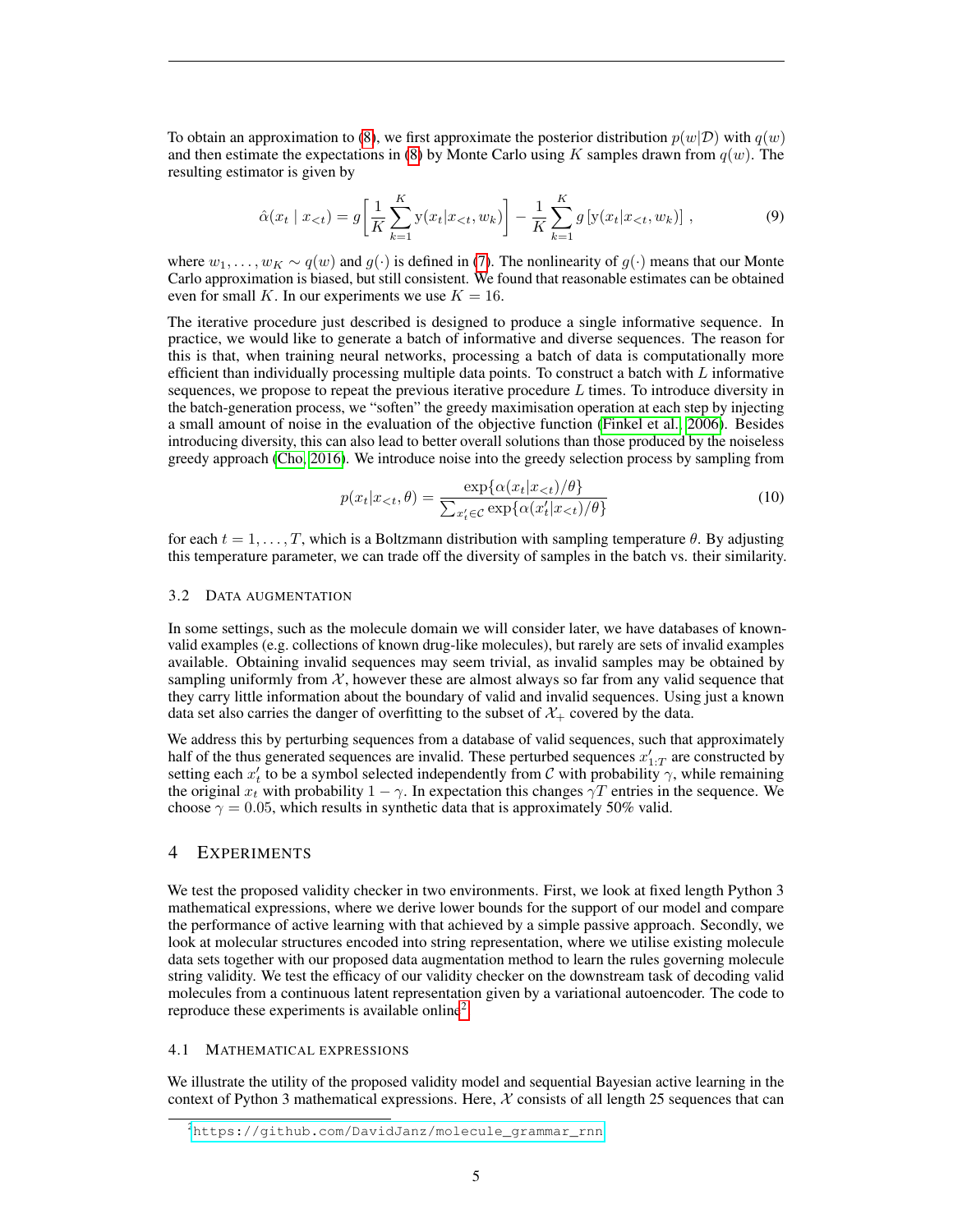<span id="page-5-1"></span>

Figure 2: Experiments with length 25 Python expressions. (Left) Area under validity-entropy curve as training progresses, 10-90 percentiles shaded. Active learning converges faster and reaches a higher maximum. (Right) Entropy versus validity for median active and median passive model after 200k training sequences. Both models have learnt a high entropy distribution over valid sequences.

<span id="page-5-0"></span>be constructed from the alphabet of numbers and symbols shown in table [1.](#page-5-0) The validity of any given expression is determined using the Python  $3 \text{ eval function}$ : a valid expression is one that does not raise an exception when evaluated.

Table 1: Python 3 expression alphabet

| digits     |        | operators comparisons brackets |  |
|------------|--------|--------------------------------|--|
| 1234567890 | +-*/%! | $=<>$                          |  |

Measuring model performance Within this problem domain we do not assume the existence of a data set of positive examples. Without a validation data set to measure performance on, we compare the models in terms of their capability to provide high entropy distributions over valid sequences. We define a generative procedure to sample from the model and measure the validity and entropy of the samples. To sample stochastically, we use a Boltzmann policy, i.e. a policy which samples next actions according to

$$
\pi(x_t = c | x_{< t}, w, \tau) = \frac{\exp(y(c | x_{< t}, w) / \tau)}{\sum_{j \in \mathcal{C}} \exp(y(j | x_{< t}, w) / \tau)}\tag{11}
$$

where  $\tau$  is a temperature constant that governs the trade-off between exploration and exploitation. Note that this is not the same as the Boltzmann distribution used as a proposal generation scheme during active learning, which was defined not on Q-function values but rather on the estimated mutual information.

We obtain samples  $\{x^{(1)}, \ldots, x^{(N)}\}_{\tau_i}$  for a range of temperatures  $\tau_i$  and compute the validity fraction and entropy of each set of samples. These points now plot a curve of the trade-off between validity and entropy that a given model provides. Without a preferred level of sequence validity, the area under this validity-entropy curve (V-H AUC) can be utilised as a metric of model quality. To provide some context for the entropy values, we estimate an information theoretic lower bound for the fraction of the set  $\mathcal{X}_+$  that our model is able to generate. This translates to upper bounding the false negative rate for our model.

Experimental setup and results We train two models using our proposed Q-function method: *passive*, where training sequences are sampled from a uniform distribution over  $\mathcal{X}$ , and *active*, where we use the procedure described in section [3.1](#page-3-0) to select training sequences. The two models are otherwise identical.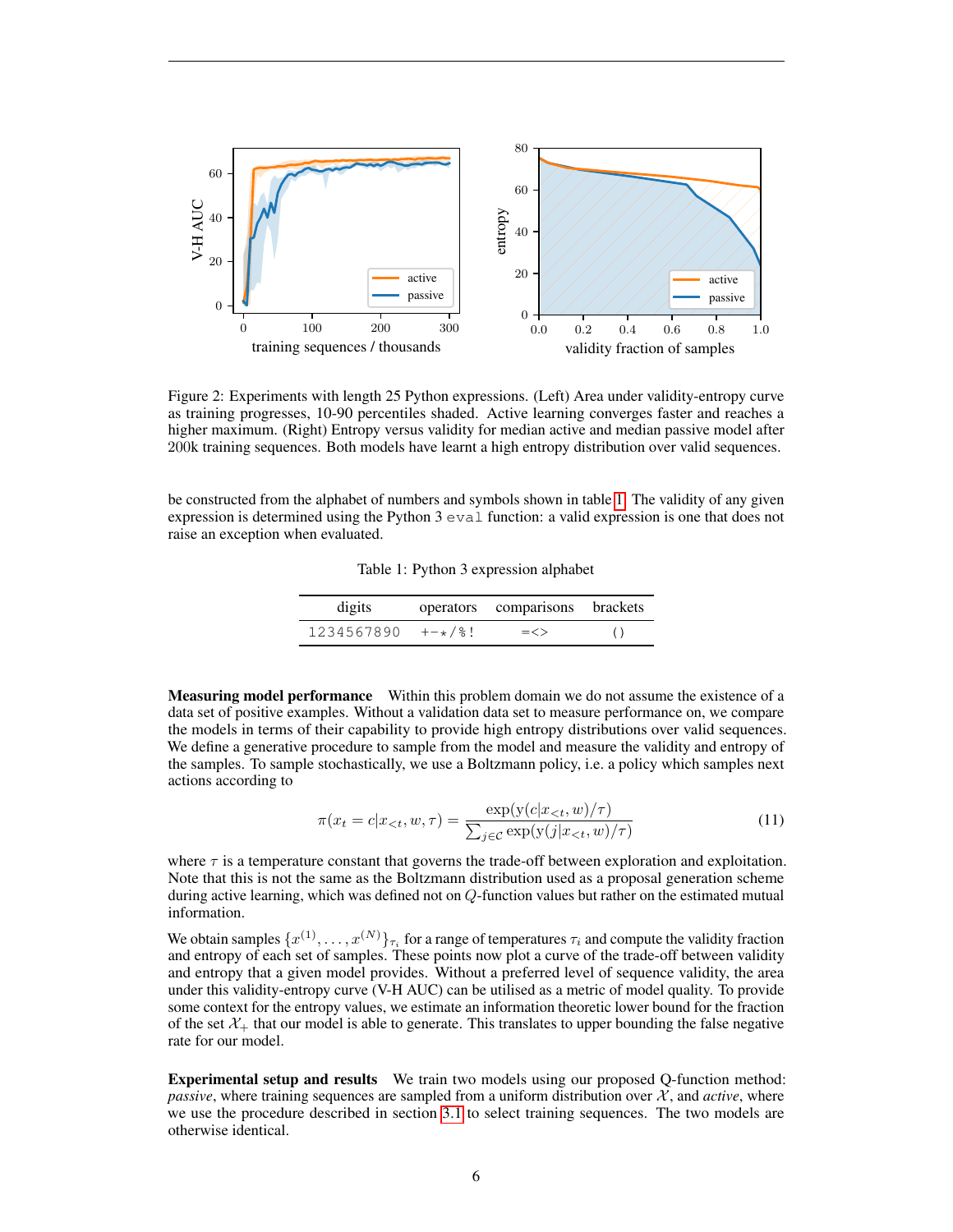<span id="page-6-0"></span>

| Table 2: Estimated lower bound of coverage N for <i>passive</i> and <i>active</i> models, defined as the size |
|---------------------------------------------------------------------------------------------------------------|
| of the set of Python expressions on which the respective model places positive probability mass.              |
| Evaluation is on models trained until convergence (800, 000 training points, beyond the scope of              |
| figure 2). The lower bound estimation method is detailed in Appendix A.                                       |

|                    |          | passive model        | active model |                      |
|--------------------|----------|----------------------|--------------|----------------------|
| temperature $\tau$ | validity |                      | validity     |                      |
| 0.100              | 0.850    | $9.7 \times 10^{27}$ | 0.841        | $8.2 \times 10^{28}$ |
| 0.025              | 0.969    | $2.9 \times 10^{25}$ | 0.995        | $4.3 \times 10^{27}$ |
| 0.005              | 1.000    | $1.1 \times 10^{22}$ | 1.000        | $1.3 \times 10^{27}$ |

Both trained models give a diverse output distribution over valid sequences (figure [2\)](#page-5-1). However, as expected, we find that the *active* method is able to learn a model of sequence validity much more rapidly than sampling uniformly from  $X$ , and the corresponding converged model is capable of generating many more distinct valid sequences than that trained using the *passive* method. In table [2](#page-6-0) we present lower bounds on the support of the two respective models. The details of how this lower bound is computed can be found in appendix [A.](#page-11-0) Note that the overhead of the active learning data generating procedure is minimal: processing 10,000 takes 31s with *passive* versus 37s with *active*.

#### 4.2 SMILES MOLECULES

SMILES strings [\(Weininger, 1970\)](#page-10-3) are one of the most common representations for molecules, consisting of an ordering of atoms and bonds. It is attractive for many applications because it maps the graphical representation of a molecule to a sequential representation, capturing not just its chemical composition but also structure. This structural information is captured by intricate dependencies in SMILES strings based on chemical properties of individual atoms and valid atom connectivities. For instance, the atom Bromine can only bond with a single other atom, meaning that it may only occur at the beginning or end of a SMILES string, or within a so-called 'branch', denoted by a bracketed expression  $(Br)$ . We illustrate some of these rules, including a Bromine branch, in figure [3,](#page-7-0) with a graphical representation of a molecule alongside its corresponding SMILES string. There, we also show examples of how a string may fail to form a valid SMILES molecule representation. The full SMILES alphabet is presented in table [3.](#page-6-1)

|  | Table 3: SMILES alphabet |  |
|--|--------------------------|--|
|--|--------------------------|--|

<span id="page-6-1"></span>

| atoms/chirality                                    |      | bonds/ringbonds charges branches/brackets |
|----------------------------------------------------|------|-------------------------------------------|
| $B C N O S P F I H C l Br & = \frac{\#}{12345678}$ | $-+$ | $()$ []                                   |

The intricacy of SMILES strings makes them a suitable testing ground for our method. There are two technical distinctions to make between this experimental setup and the previously considered Python 3 mathematical expressions. As there exist databases of SMILES strings, we leverage those by using the data augmentation technique described in section [3.2.](#page-4-1) The main data source considered is the ZINC data set [Irwin & Shoichet](#page-9-14) [\(2005\)](#page-9-14), as used in [Kusner et al.](#page-9-3) [\(2017\)](#page-9-3). We also use the USPTO 15k reaction products data [\(Lowe, 2014\)](#page-9-15) and a set of molecule solubility information [\(Huuskonen,](#page-9-16) [2000\)](#page-9-16) as withheld test data. Secondly, whereas we used fixed length Python 3 expressions in order to obtain coverage bounds, molecules are inherently of variable length. We deal with this by padding all molecules to fixed length.

Validating grammar model accuracy As a first test of the suitability of our proposed validity model, we train it on augmented ZINC data and examine the accuracy of its predictions on a withheld test partition of that same data set as well as the two unseen molecule data sets. Accuracy is the ability of the model to accurately recognise which perturbations make a certain SMILES string invalid, and which leave it valid – effectively how well the model has captured the grammar of SMILES strings in the vicinity of the data manifold. Recalling that a sequence is invalid if  $\tilde{v}(x_{1:t}) = 0$  at any  $t \leq T$ , we consider the model prediction for molecule  $x_{1:T}$  to be  $\prod_{t=1}^T \mathbb{I}[y(x_t|x_{<}; w) \geq 0.5]$ ,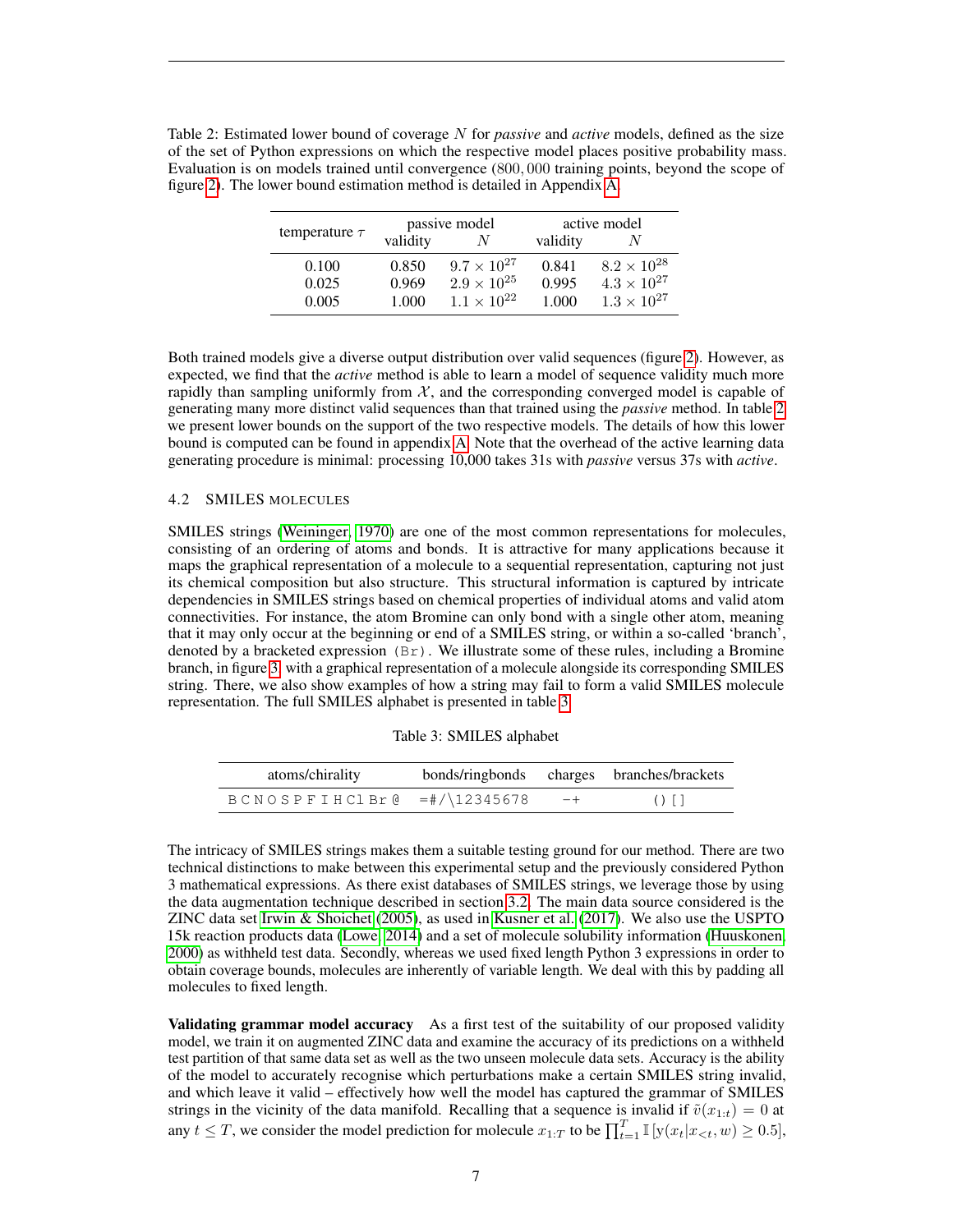<span id="page-7-0"></span>

Figure 3: Predictions  $y(x_t|x_{< t}, w)$  of the agent at each step t for the valid test molecule shown in the top left figure, for a subset of possible actions (selecting as next character  $C, F, \cdot$ ), or ]). Each column shows which actions the trained agent believes are valid at each t, given the characters  $x_{\leq t}$ preceding it. We see that the validity model has learned basic valence constraints: for example the oxygen atom  $\circ$  at position 10 can form at most 2 bonds, and since it is preceded by a double bond, the model knows that neither carbon  $\mathbb C$  nor fluorine  $\mathbb F$  can immediately follow it at position 11; we see the same after the bromine  $\text{Br}$  at position 18, which can only form a single bond. The model also correctly identifies that closing branch symbols ) cannot immediately follow opening branches (after positions 6, 8, and 17), as well as that closing brackets ] cannot occur until an open bracket has been followed by at least one atom (at positions 32–35). The full output heatmap for this example molecule is shown in Figure [4](#page-11-1) in the appendix.

and compare this to its true label as given by rdkit, a chemical informatics software. The results are encouraging, with the model achieving 0.998 accuracy on perturbed ZINC (test) and 1.000 accuracy on both perturbed USPTO and perturbed Solubility withheld data. Perturbation rate was selected such that approximately half of the perturbed strings are valid.

Integrating with Character VAE To demonstrate the models capability of improving preexisting generative models for discrete structures, we show how it can be used to improve the results of previous work, a character variational autoencoder (CVAE) applied to SMILES strings (Gómez-[Bombarelli et al., 2016b;](#page-9-2) [Kingma & Welling, 2013\)](#page-9-17). Therein, an encoder maps points in  $\mathcal{X}_+$ to a continuous latent representation  $Z$  and a paired decoder maps points in  $Z$  back to  $\mathcal{X}_+$ . A reconstruction based loss is minimised such that training points mapped to the latent space decode back into the same SMILES strings. The fraction of test points that do is termed reconstruction accuracy. The loss also features a term that encourages the posterior over  $\mathcal Z$  to be close to some prior, typically a normal distribution. A key metric for the performance of variational autoencoder models for discrete structures is the fraction of points sampled from the prior over  $\mathcal Z$  that decode into valid molecules. If many points do not correspond to valid molecules, any sort of predictive modeling on that space will likely also mostly output invalid SMILES strings.

The decoder functions by outputting a set of weights  $f(x_t|z)$  for each character  $x_t$  in the reconstructed sequence conditioned on a latent point  $z \in \mathcal{Z}$ ; the sequence is recovered by sampling from a multinomial according to these weights. To integrate our validity model into this framework, we take the decoder output for each step  $t$  and mask out choices that we predict cannot give valid sequence continuations. We thus sample characters with weights given by  $f(x_t|z) \cdot \mathbb{I}[y(x_t|x \leq t, w) \geq 0.5]$ .

Autoencoding benchmarks Table [4](#page-8-3) contains a comparison of our work to a plain CVAE and to the Grammar VAE approach. We use a Kekule format of the ZINC data in our experiments, a specific ´ representation of aromatic bonds that our model handled particularly well. Note that the results we quote for Grammar VAE are taken directly from [Kusner et al.](#page-9-3) [\(2017\)](#page-9-3) and on non-Kekule format ´ data. The CVAE model is trained for 100 epochs, as per previous work – further training improves reconstruction accuracy.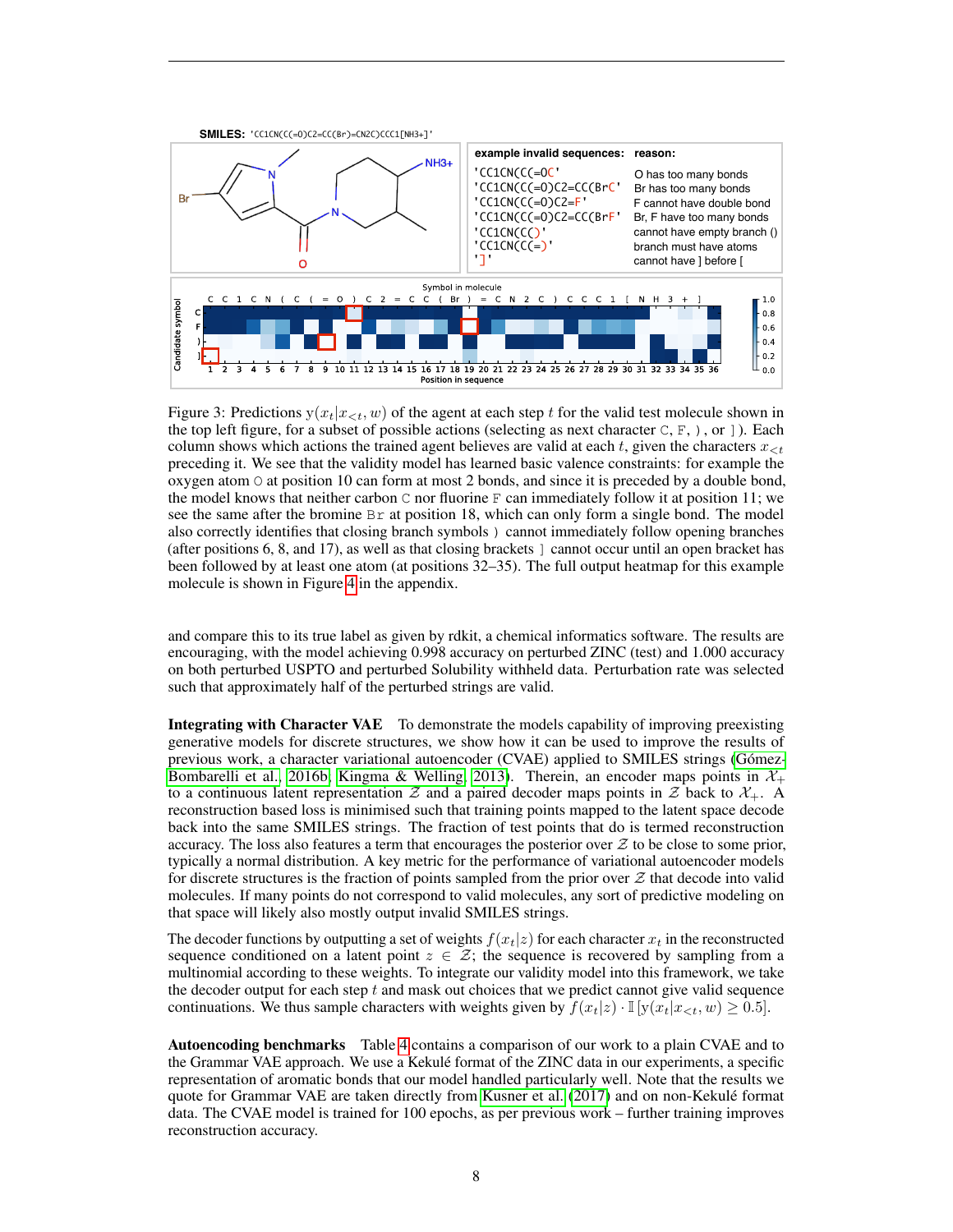We note that the binary nature of the proposed grammar model means that it does not affect the reconstruction accuracy. In fact, some modest gains are present. The addition of our grammar model to the character VAE significantly improves its ability to decode discrete structures, as seen by the order of magnitude increase in latent sample validity. The action of our model is completely post-hoc and thus can be applied to any pre-trained character-based VAE model where elements of the latent space correspond to a structured discrete sequence.

<span id="page-8-3"></span>

| Model                 | reconstruction accuracy | sample validity |
|-----------------------|-------------------------|-----------------|
| CVAE + Validity Model | 50.2%                   | 22.3%           |
| Grammar VAE           | 53.7%                   | $7.2\%$         |
| Plain CVAE            | $49.7\%$                | $0.5\%$         |

Table 4: Performance metrics for VAE-based molecule model trained for 100 epochs on ZINC (train) data, with and without the proposed validity model overlaid at test time, and the Grammar VAE method. Sample validity is the fraction of samples from the prior over  $Z$  that decode into valid molecules.

## 5 DISCUSSION

In this work we proposed a modeling technique for learning the validity constraints of discrete spaces. The proposed likelihood makes the model easy to train, is unaffected by the introduction of padding for variable length sequences and, as its optimum is largely independent of the training data distribution, it allows for the utilisation of active learning techniques. Through experiments we found that it is vital to show the model informative examples of validity constraints being validated. Thus, where no informative data sets exist, we proposed a mutual-information-based active learning scheme that uses model uncertainty to select training sequences. We used principled approximations to make that learning scheme computationally feasible. Where data sets of positive examples are available, we proposed a simple method of perturbations to create informative examples of validity constraints being broken.

The model showed promise on the Python mathematical expressions problem, especially when combined with active learning. In the context of SMILES molecules, the model was able to learn near-perfectly the validity of independently perturbed molecules. When applied to the variational autoencoder benchmark on SMILES strings, the proposed method beat the previous results by a large margin on prior sample validity – the relevant metric for the downstream utility of the latent space. The model is simple to apply to existing character-based models and is easy to train using data produced through our augmentation method. The perturbations used do not, however, capture every way in which a molecule may be mis-constructed. Correlated changes such as the insertion of matching brackets into expressions are missing from our scheme. Applying the model to a more structured representation of molecules, for example, sequences of parse rules as used in the Grammar VAE, and performing perturbations in that structured space is likely to deliver even greater improvements in performance.

#### **REFERENCES**

- <span id="page-8-0"></span>Samuel R. Bowman, Luke Vilnis, Oriol Vinyals, Andrew M. Dai, Rafal Józefowicz, and Samy Bengio. Generating sentences from a continuous space. In *Proceedings of the 20th SIGNLL Conference on Computational Natural Language Learning, (CoNLL)*, pp. 10–21, 2016.
- <span id="page-8-2"></span>Kyunghyun Cho. Noisy parallel approximate decoding for conditional recurrent language model. *arXiv preprint arXiv:1605.03835*, 2016.
- <span id="page-8-1"></span>Kyunghyun Cho, Bart van Merriënboer, Çalar Gülçehre, Dzmitry Bahdanau, Fethi Bougares, Holger Schwenk, and Yoshua Bengio. Learning phrase representations using rnn encoder–decoder for statistical machine translation. In *Proceedings of the 2014 Conference on Empirical Methods in Natural Language Processing (EMNLP)*, pp. 1724–1734, Doha, Qatar, October 2014. Association for Computational Linguistics. URL <http://www.aclweb.org/anthology/D14-1179>.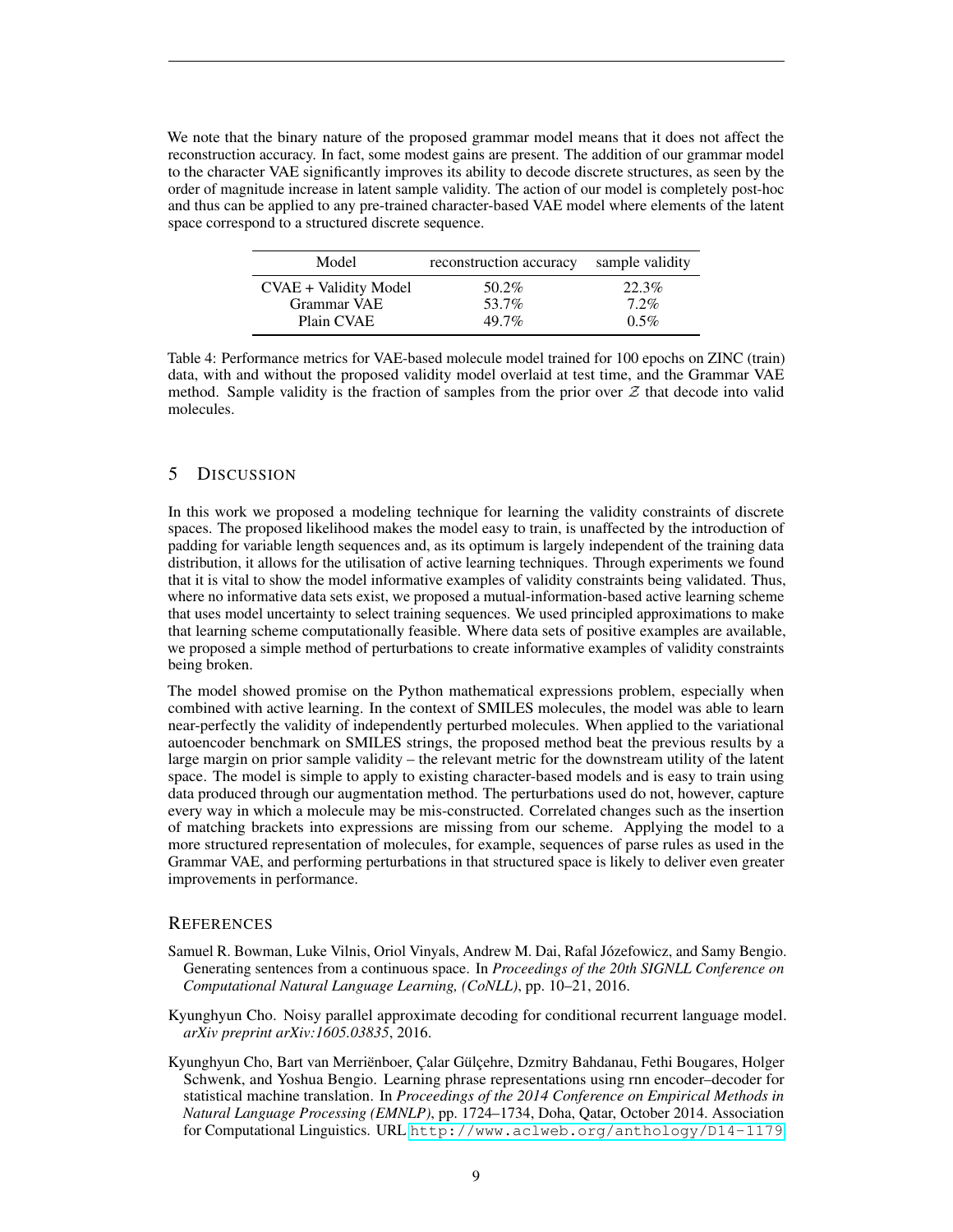- <span id="page-9-13"></span>Jenny Rose Finkel, Christopher D Manning, and Andrew Y Ng. Solving the problem of cascading errors: Approximate bayesian inference for linguistic annotation pipelines. In *Proceedings of the 2006 Conference on Empirical Methods in Natural Language Processing*, pp. 618–626. Association for Computational Linguistics, 2006.
- <span id="page-9-11"></span>Yarin Gal and Zoubin Ghahramani. A theoretically grounded application of dropout in recurrent neural networks. In *Advances in Neural Information Processing Systems*, pp. 1019–1027, 2016.
- <span id="page-9-1"></span>Leon A Gatys, Alexander S Ecker, and Matthias Bethge. Image style transfer using convolutional neural networks. In *Proceedings of the IEEE Conference on Computer Vision and Pattern Recognition*, pp. 2414–2423, 2016.
- <span id="page-9-4"></span>Rafael Gomez-Bombarelli, Jorge Aguilera-Iparraguirre, Timothy D Hirzel, David Duvenaud, Dougal ´ Maclaurin, Martin A Blood-Forsythe, Hyun Sik Chae, Markus Einzinger, Dong-Gwang Ha, Tony Wu, et al. Design of efficient molecular organic light-emitting diodes by a high-throughput virtual screening and experimental approach. *Nature Materials*, 15(10):1120–1127, 2016a.
- <span id="page-9-2"></span>Rafael Gómez-Bombarelli, David Duvenaud, José Miguel Hernández-Lobato, Jorge Aguilera-Iparraguirre, Timothy D. Hirzel, Ryan P. Adams, and Alan Aspuru-Guzik. Automatic chemical ´ design using a data-driven continuous representation of molecules. *ACS Central Science*, 10 2016b.
- <span id="page-9-5"></span>Gabriel L. Guimaraes, Benjamin Sanchez-Lengeling, Pedro Luis Cunha Farias, and Aln Aspuru-Guzik. Objective-reinforced generative adversarial networks (organ) for sequence generation models. In *arXiv:1705.10843*, 2017.
- <span id="page-9-10"></span>José Miguel Hernández-Lobato, Matthew W Hoffman, and Zoubin Ghahramani. Predictive entropy search for efficient global optimization of black-box functions. In *Advances in neural information processing systems*, pp. 918–926, 2014.
- <span id="page-9-7"></span>Sepp Hochreiter and Jürgen Schmidhuber. Long short-term memory. *Neural computation*, 9(8): 1735–1780, 1997.
- <span id="page-9-9"></span>Neil Houlsby, Ferenc Huszár, Zoubin Ghahramani, and Máté Lengyel. Bayesian active learning for classification and preference learning. *arXiv preprint arXiv:1112.5745*, 2011.
- <span id="page-9-16"></span>Jarmo Huuskonen. Estimation of aqueous solubility for a diverse set of organic compounds based on molecular topology. *Journal of Chemical Information and Computer Sciences*, 40(3):773–777, 2000.
- <span id="page-9-14"></span>John J Irwin and Brian K Shoichet. Zinc- a free database of commercially available compounds for virtual screening. *Journal of chemical information and modeling*, 45(1):177–182, 2005.
- <span id="page-9-8"></span>Nal Kalchbrenner, Edward Grefenstette, and Phil Blunsom. A convolutional neural network for modelling sentences. *arXiv preprint arXiv:1404.2188*, 2014.
- <span id="page-9-17"></span>Diederik P Kingma and Max Welling. Auto-encoding variational bayes. In *Proceedings of the 2nd International Conference on Learning Representations (ICLR)*, 2013.
- <span id="page-9-3"></span>Matt J Kusner, Brooks Paige, and José Miguel Hernández-Lobato. Grammar Variational Autoencoder. *International Conference on Machine Learning*, March 2017.
- <span id="page-9-15"></span>Daniel Mark Lowe. Patent reaction extraction. Available at [https://bitbucket.org/](https://bitbucket.org/dan2097/patent-reaction-extraction/downloads) [dan2097/patent-reaction-extraction/downloads](https://bitbucket.org/dan2097/patent-reaction-extraction/downloads), 2014.
- <span id="page-9-12"></span>David JC MacKay. Information-based objective functions for active data selection. *Neural computation*, 4(4):590–604, 1992.
- <span id="page-9-0"></span>Alec Radford, Luke Metz, and Soumith Chintala. Unsupervised Representation Learning with Deep Convolutional Generative Adversarial Networks. *arXiv:1511.06434 [cs]*, November 2015.
- <span id="page-9-6"></span>David E Rumelhart, Geoffrey E Hinton, and Ronald J Williams. Learning internal representations by error propagation. Technical report, California Univ San Diego La Jolla Inst for Cognitive Science, 1985.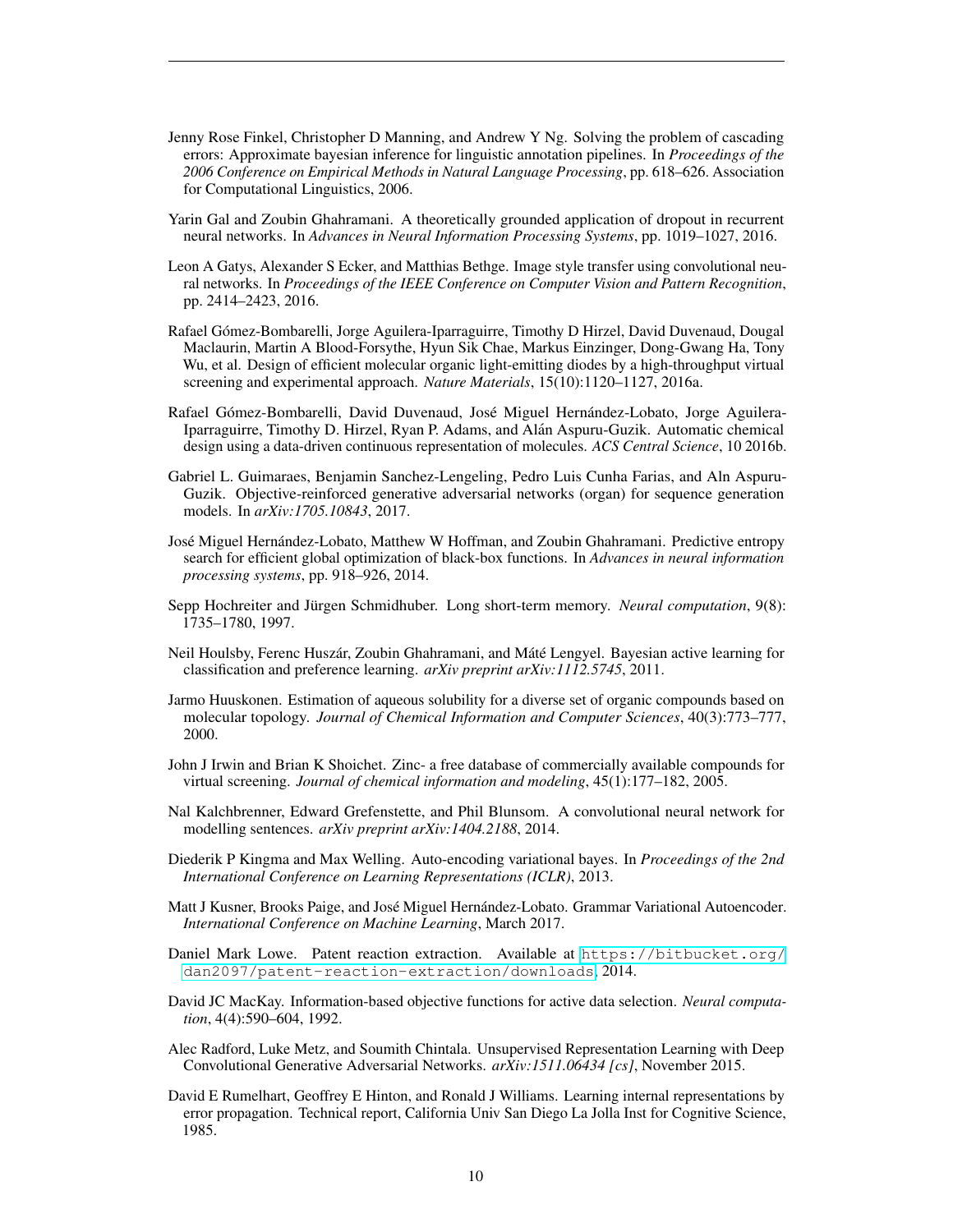- <span id="page-10-2"></span>Ilya Sutskever, Oriol Vinyals, and Quoc V Le. Sequence to sequence learning with neural networks. In *Advances in neural information processing systems*, pp. 3104–3112, 2014.
- <span id="page-10-0"></span>Richard S Sutton and Andrew G Barto. *Reinforcement learning: An introduction*, volume 1. MIT press Cambridge, 1998.
- <span id="page-10-1"></span>Christopher John Cornish Hellaby Watkins. *Learning from delayed rewards*. PhD thesis, King's College, Cambridge, 1989.
- <span id="page-10-3"></span>David Weininger. Smiles, a chemical language and information system. 1. introduction to methodology and encoding rules. In *Proc. Edinburgh Math. SOC*, volume 17, pp. 1–14, 1970.